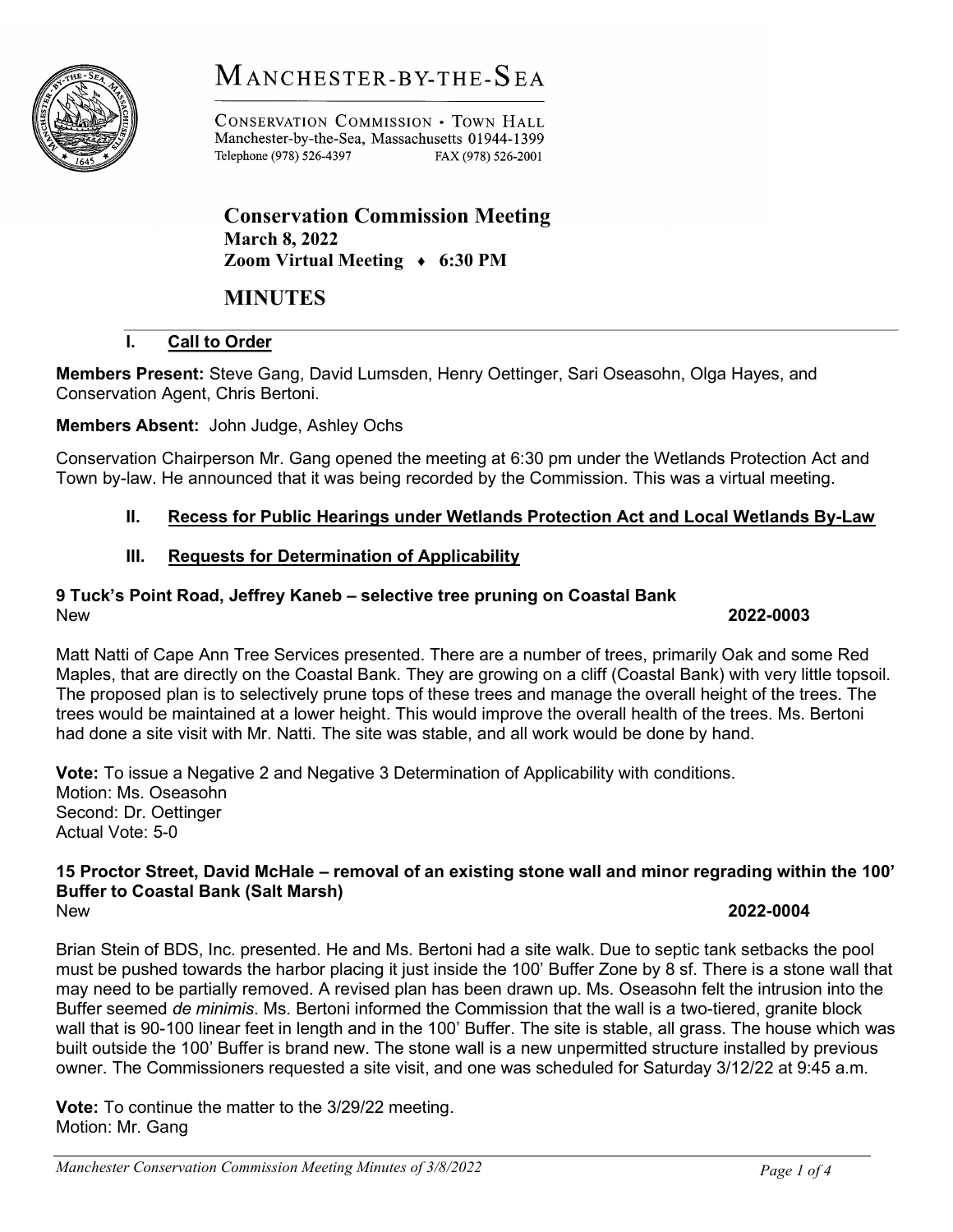#### IV. Notice of Intent

2 Boardman Avenue, Two Boardman Avenue. LLC – for installation of a timber pier, seasonal gangway & float, retaining wall, and granite steps within Land Subject to Coastal Storm Flowage, Coastal Bank, Rocky Intertidal Shore, Land Under Ocean, and 100', 50' No Build Zone, and 30' No Disturb Zone Buffers to these resources

Continued from 1/18/22, 2/15/22 DEP File #39-0868

Susan St. Pierre presented. Lucas Taylor in attendance. The decision was made to eliminate the proposed retaining wall including the regrading behind it. The current wall will stay where it is, part of which will be raised to match the existing wall. The stepping-stones near the patio will remain. The project is the same minus the extension of the wall and the added fill and grading. The impact to the resource area has been reduced from 985 sf to 191 sf. The impact to Land Under Ocean is 1.5 sf. Alternatives were considered and this plan met the performance standards except for the eelgrass intrusion and there is just one anchor. The Commissioners appreciated the changes made.

Vote: To close the hearing. Motion: Mr. Gang Second: Dr. Oettinger Actual Vote: 5-0

27 Old Neck Road, Kenneth & Dorota Keverian – a proposed ecological restoration, pathway and new seating area within the 100', 50' No Build Zone, 30' No Disturb Zone Buffers to Coastal Bank, and within the Conservation Restriction (CR) held by MECT New DEP File #39-0870

Evin Guvendiren of DeRosa Environmental Consulting Inc. presented. Ben Staples, arborist, and homeowner Mr. Keverian were in attendance. The proposed plan included: invasive species removal, native species planting, a long-term Operations and Management Plan, restorative pruning and tree management, an ocean lookout and walkway, and an existing timber stair restoration. There are two Red Oak proposed to be removed and replaced. The ocean lookout area is within the CR and is a 10X14 granite slab patio with a stepping-stone walkway and plant a privacy screen in front of the patio area. The existing staircase that goes to the beach is in need of replacing, the timber replaced with granite.

Patrice Murphy, Executive Director of Manchester Essex Conservation Trust (MECT) felt that some of the design, pruning and patio did not support the CR's intent to preserve the scenic view from the beach and had not given an approval letter at that time.

The Commissioners requested a site visit, and one was scheduled for Saturday March 19 at 10:00 a.m. Evin Guvendiren would submit at revised plan due to a delineation discrepancy. The area in the 30-50' Buffer is Coastal Bank not Coastal Beach.

Vote: To continue the matter to the 3/29/22 meeting. Motion: Mr. Gang Second: Dr. Oettinger Actual Vote: 5-0

#### V. Reconvene Regular Meeting

#### VI. New/Other Business

112 Pine Street: Scott and Andrew Milne came before the Committee for an unpermitted structure within Riverfront. Ms. Bertoni had a site visit. A tented structure was constructed, built on existing pavement with a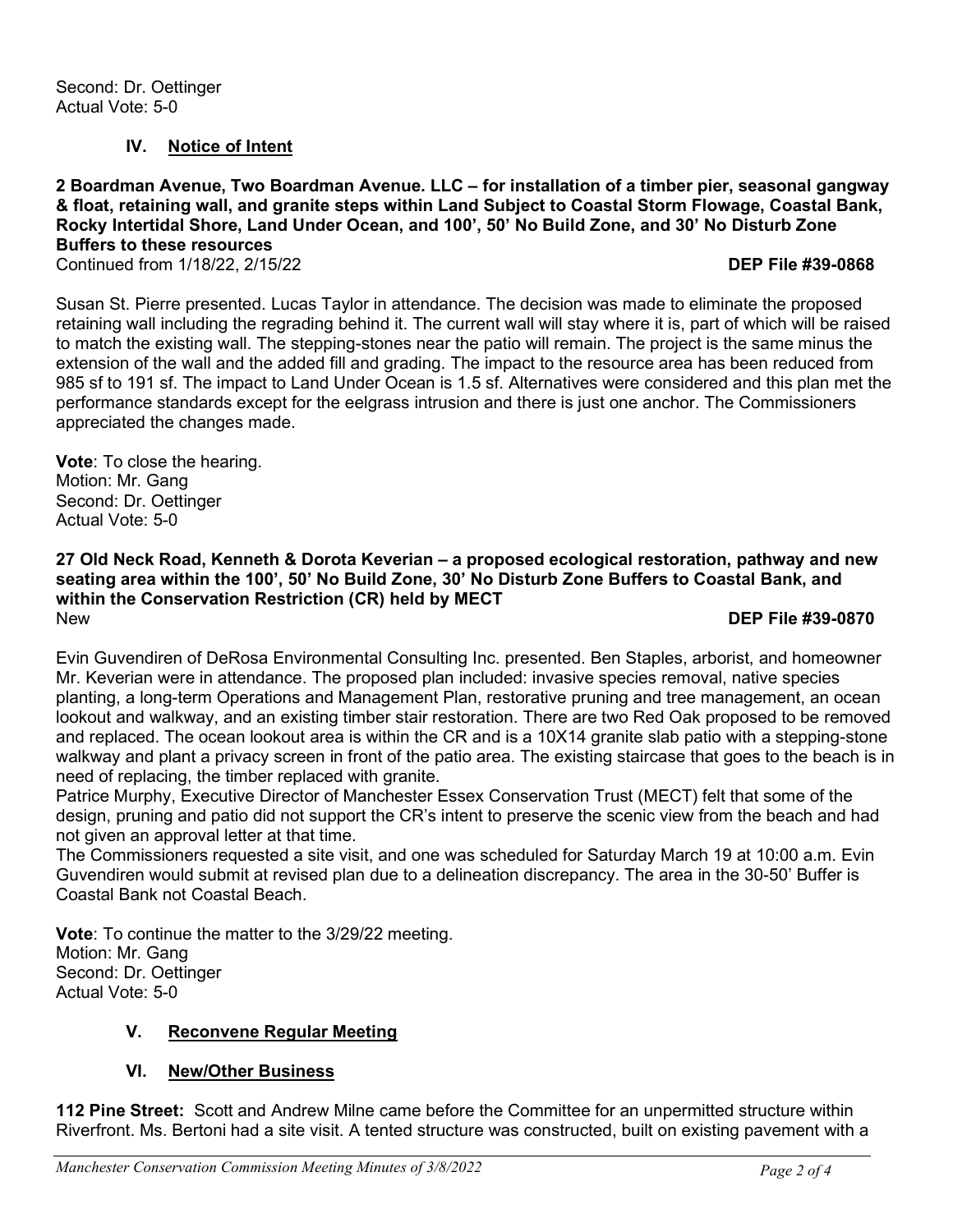crushed stone base put down and mats on top. The structure is staked to the ground. The owners would like to relocate the structure to another area that is on existing asphalt still in Riverfront. It is to be used for storage of a car. It is not a temporary structure; they plan to keep it up for two years. This property has been a plumbing operation going back many years (1897). The Commissioners feel an RDA is appropriate before the structure is moved.

Ms. Bertoni informed the Commissioners that she had received emails from abutters concerned with what might be stored there, contamination of the brook and the unpermitted structure. Peter Minasian of 5 Woodholm Road was concerned about effect on trees, two lindens may be heritage trees under the Town Tree Policy.

Water Resources Task Force: Mr. Gang informed the Commission that a couple of meeting had occurred. There was a briefing from Chuck Dam, DPW Director of the current set up. Working teams are being formed. The next meeting is 3/16/22. The guest speaker will be Scott Horsley to discuss the 1990 report.

CPC Preservation of Conservation Land: Ms. Oseasohn is working with Town Planner Sue Brown to draft a Request for Proposal for a consultant.

0 School Street 40B Application: Mr. Gang reminded the Commissioners that they had voted for a Wildlife Habitat Survey to be done. The applicant rejected it. Their argument was that the Conservation Commission does not have authority or jurisdiction to request this and the wildlife studies would be useless and irrelevant. The Town had offered to conduct and pay for this study if the applicant allowed entry and the applicant has refused entry. Mr. Gang suggested that the Commission require a new RDA filing for test pits the reasons for which are that a new wetland resources had been identified and previous work was not done to Conservation Commission requirements. A 60 pages of test pit logs, a partially complete form of raw data, was submitted to the ZBA and is currently being reviewed.

Vote: To require a new RDA before any work is done on test pits. Motion: Dr. Oettinger Second: Ms. Oseasohn Actual Vote: 5-0

133 Essex Street, Hamilton: Mr. Gang spoke with a representative of Save Chebacco Trails and Watershed citizen group. They hope to give the Manchester Conservation Commission an update next meeting. The project is still before the Hamilton Planning Board.

Vernal Pool Certification Letter: Dr. Oettinger and Ms. Bertoni explored the area where there is a possible Vernal Pool. They walked into the area that is between Forest Lane and Loading Place Road. There is a substantial body of water there, at least 100-150' in diameter. Did not see any obvious inlets or outlets. Dr. Oettinger reached out to the MHA but had not received a reply yet. He would like to look periodically for the presence of egg masses and proceed from there. If the area is not being used as a Vernal Pool, there is no reason to get it certified.

Virtual/In Person Meetings: Ms. Bertoni informed the Commissioners that the Town is on the cusp of having hybrid meetings. They are awaiting equipment. The COVID protocol for remote meetings may end mid-July.

MACC: The 2022 Spring MACC annual meeting will be held virtually.

Keolis: Ms. Bertoni informed the Commissioners that Keolis had sent out the 2022 Notice of Yearly Operating Plan. If there are any new wells along the railroad, they asked to be informed. The issue still in discussion is whether herbicide spraying for vegetation removal is exemptible vs. mechanical removal which is not exemptible.

Letter Permit – 84 Pine Street: For removal of a couple of larger trees. Ms. Bertoni did a site visit.